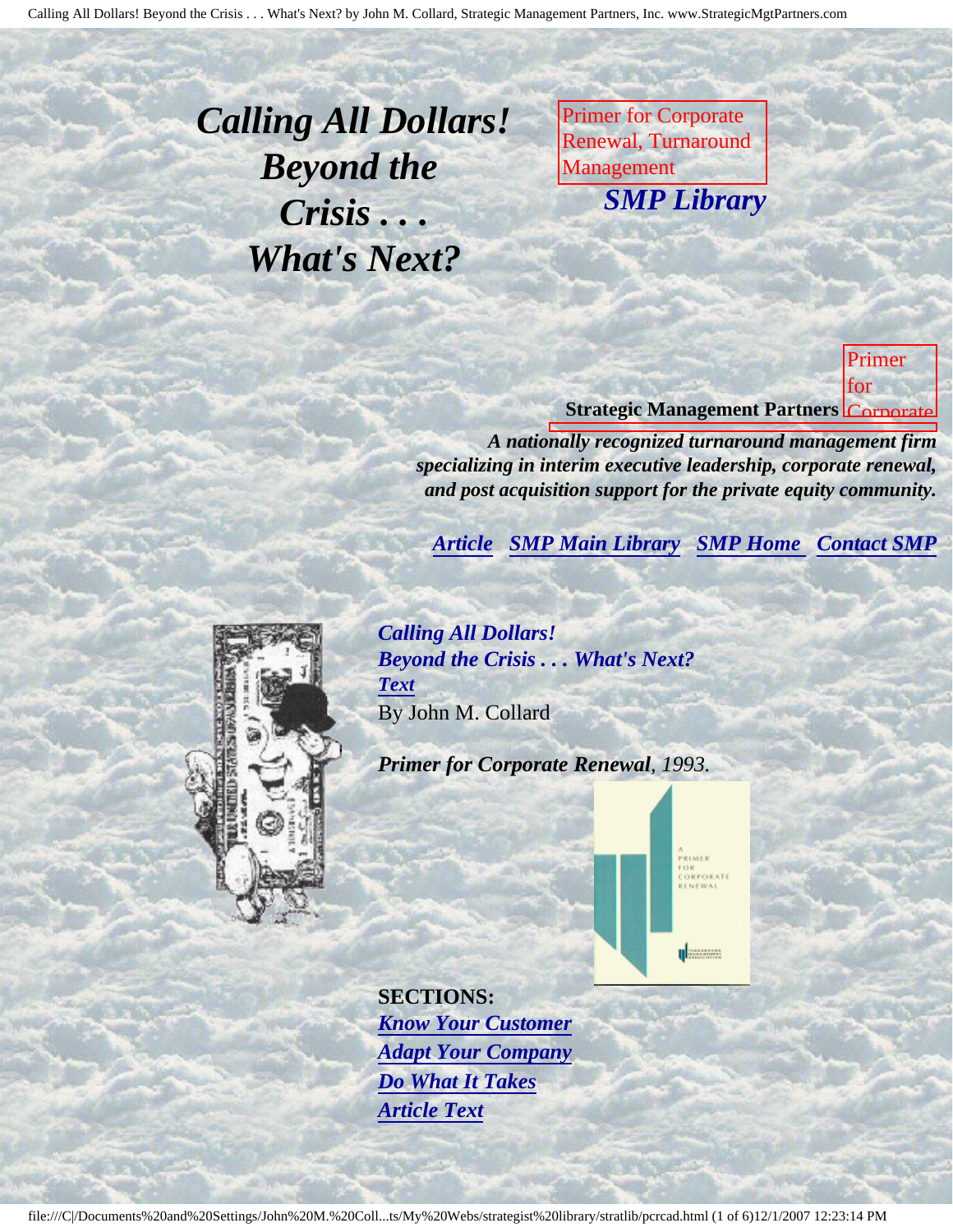#### <span id="page-1-0"></span>by John M. Collard

*[Sections](#page-0-1) [Index](#page-0-2)*

Dollars come and dollars go . . . in and out of a company . . . preferably more of the former.

Remember, a company is in business to make money. If this is true, and most will agree, then you must consider the basic elements in the equation Revenue, Direct Cost, Overhead and What's Left Over . . . Profit. When nothing is left over, the company has a problem.

To get a business back in the black, you can increase the revenue, cut direct costs and overhead or throw in the towel. When giving up isn't the answer, what about cutting costs? While this maneuver is certainly helpful, it is not always the complete solution, besides there is a limit to which costs can be cut. To create a long term fix for a troubled company, the only viable alternative is to increase the revenue. But how? From where? And how soon?

Sometimes, the solution to the revenue problem can be obvious. I once went into a manufacturing company that was in real trouble and losing money, but had no idea why. The company had 280 employees, 24 of which were in the accounting department and only three were in sales. Those salesmen weren't selling anything . . . get the picture?

But frequently, the reasons behind a revenue shortfall are more complicated. And solving the problem can be difficult.

The crisis is over, the company is stabilized and you've developed a short term plan. Now you must turn to the long term viability of the company to create value for the stakeholders. *But will that be allowed*? The bank wants out. Crisis managers brought in during the early dark hours often say "...the job is done" and exit. This leaves the management team to wonder what happened and what to do next. If the turnaround process short circuits at this point, the company faces a stiff climb out of the ashes. And most never make it.

> *"A dollar must become a dollar of revenue before it can be considered any other kind of dollar."*

Rebuild the company! Restore it to a vibrant state . . . then the value will come back to what once was a dying entity. The only way to provide a foundation on which to build is to generate revenue. A dollar must become a dollar of revenue before it can be considered any other kind of dollar.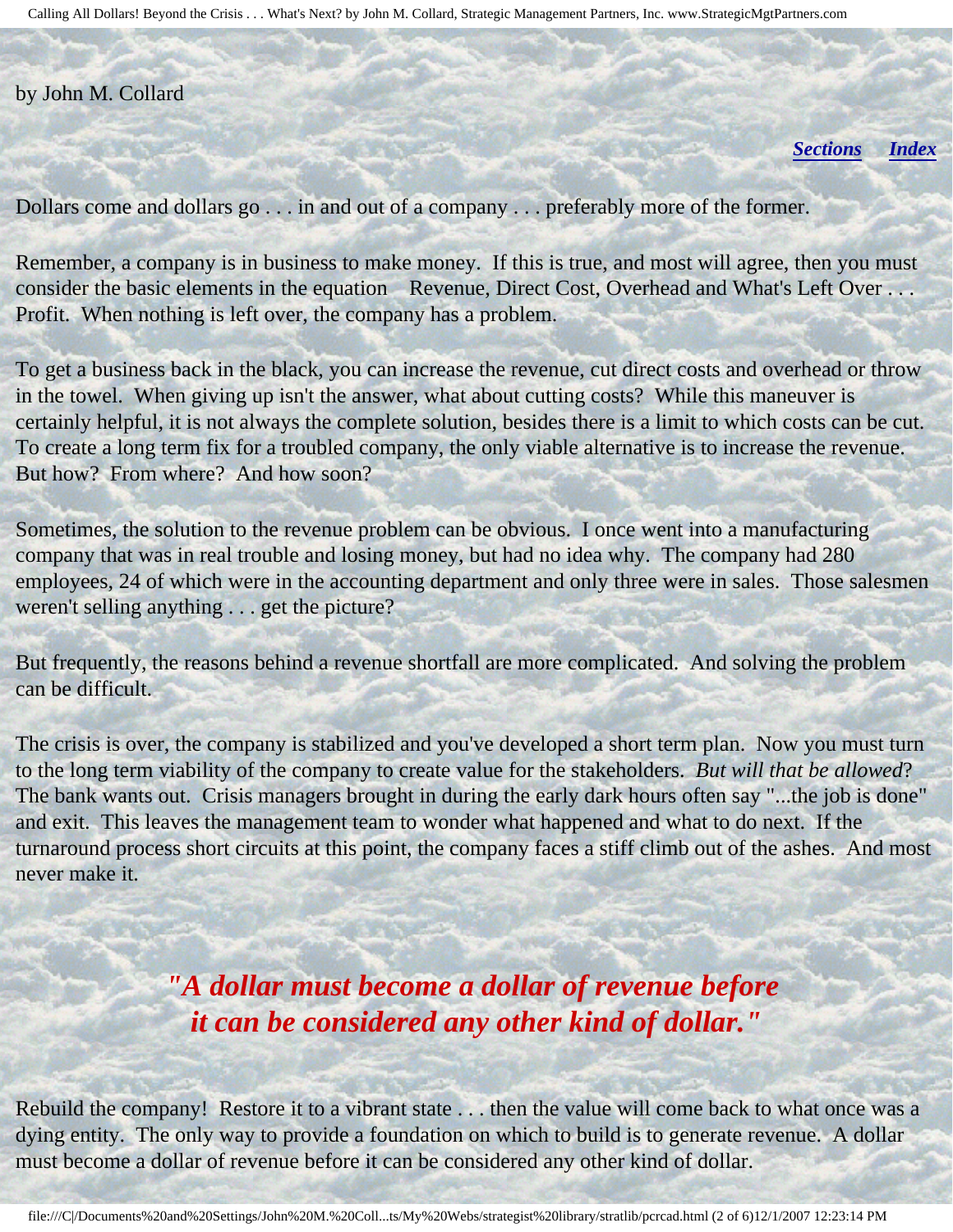For a business to be successful, lenders, creditors, shareholders and employees in the company must believe it can be a winner. Get all parties involved to agree that the company is worth saving. That will, by their actions, require each of their commitments to a process that may take awhile.

#### <span id="page-2-0"></span>**Know Your Customer**

*[Sections](#page-0-1) [Index](#page-0-2)*

The most important step toward revenue rejuvenation is to understand your customer. Determine what the customer values, in what context he values it and how he measures that value.

By identifying what the customer needs, you can gain a better understanding of how to market your product or service. Understand what your customer is trying to accomplish.

Learn how the customer measures value by recognizing his need to be profitable. You can assist him by detailing what your product or service can do to help your customer sell his product or service. What convenience do you offer to your customer? Do your products or services make the customer more efficient and productive? Can he save costs in other areas because of your product? Be aware of what motivates the customer to buy. Do your products or services provide special benefits or features to the customer? Are they able to generate more profits?

It is also imperative to address the real issue of how customers perceive the company and its products or services relative to the competition. What are the products' or services' advantages or disadvantages? Are they accurately understood by your customer? Review and implement a plan to satisfy the customer so that he will want to purchase.

# <span id="page-2-1"></span>**Adapt Your Company**

*[Sections](#page-0-1) [Index](#page-0-2)*

A soul searching look inward to the organization goals, strategies and distinct competencies is essential. Perception is the key. It has many sides . . . to confuse the competition . . . to comfort the customer . . . to fool ourselves.

To get an accurate picture of a company's current revenue health, look at where and how revenue historically has been generated. Is it from existing customers and contracts or new business? How many new orders are being generated? What is the average revenue (or cost) per employee? How does this compare with the industry norm? Which direction is the ratio going? What is the average revenue per job or unit sold? Is it competitive?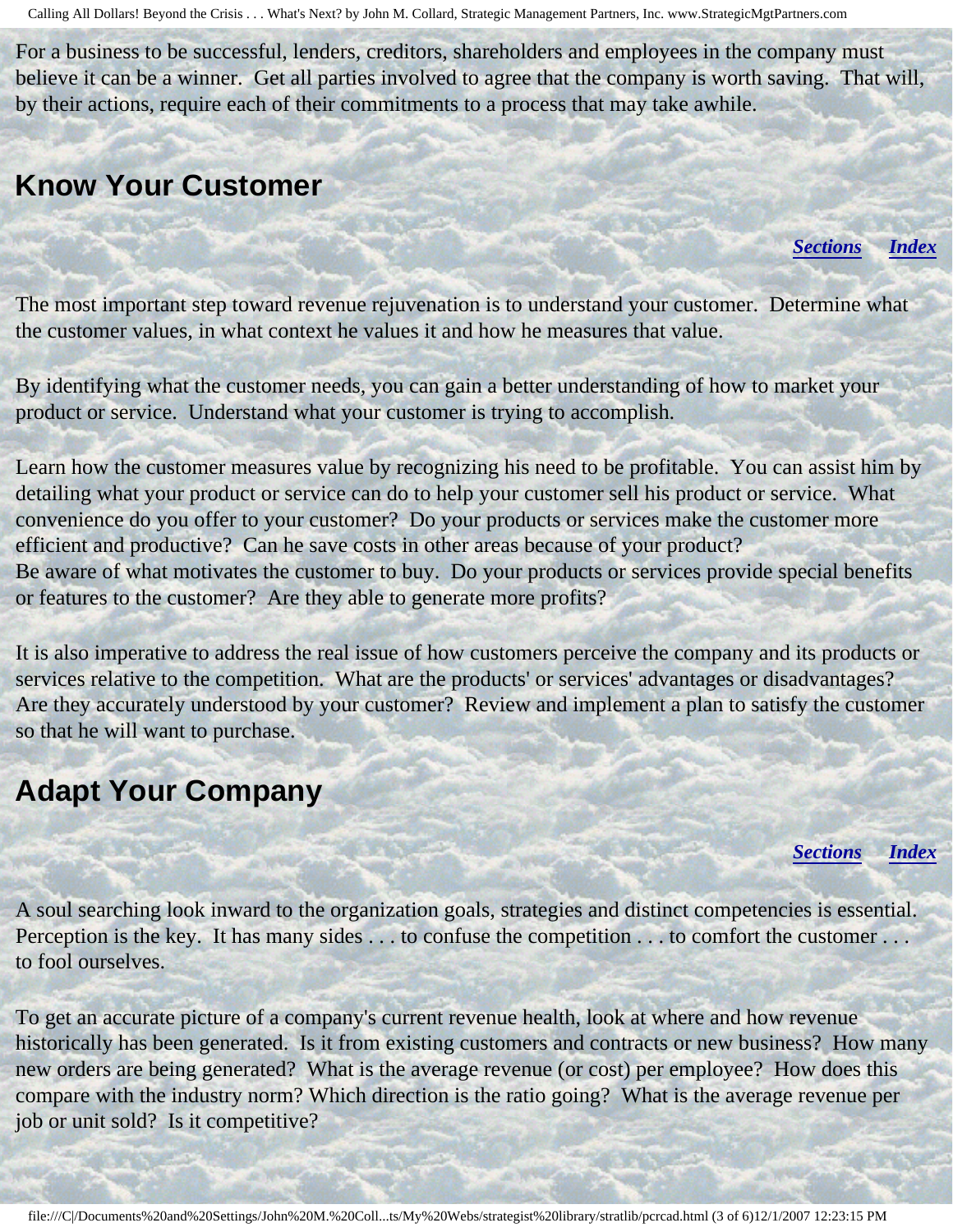Compare this information with the company's "Volume In" and "Volume Out" goals. Are revenue and sales projections realistic? Can production and throughput expectations be satisfied? Consider what sets you apart from your competition. Know what are your key competencies your special capabilities and how to develop them.

# *"Determine what your customer values, in what context he values it and how he measures that value."*

It is also crucial to take a good hard look at the company's products and services to determine if they are meeting an existing demand in the market. Not even Superman could save a company specializing in buggy whips or whalebone corsets today. It is a losing proposition to try to exploit a product or service that does not have a tangible niche in today's market.

Along with product and service viability, the product and service cost must be in line with what the market will bear. It is the nature of the engineer to want to create a "Rembrandt" something special that meets the needs of all customers. This approach can only add to the cost of the product, often a markup that the customer is not willing to absorb. Keep the "bells and whistles" to a minimum and if possible consider offering product pricing options. Using a modular approach, for example, for technically oriented products will allow a better fit with various customer profiles by providing a pick and chose option.

# <span id="page-3-0"></span>**Do What it Takes - To Bring In New Business**

*[Sections](#page-0-1) [Index](#page-0-2)*

A business in trouble not only faces dwindling revenues but often declining employee moral and motivation. In troubled times, employees worry about their job security and productivity goes down.

Instill a "we will do what it takes" attitude toward developing new business, this is a sure fire method to breed success. Develop a commitment to winning new business. Make sure management gets involved in the new business process.

Set the directive and the goals. In turn, offer incentives to motivate employees top to bottom. These rewards should be based on performance and should be paid when goals are achieved and not awarded if they are not fulfilled. Consider paying management level employees incentives based on gross margins rather than gross sales thus ensuring that they will have a vested interest in increasing revenue at profitable margins.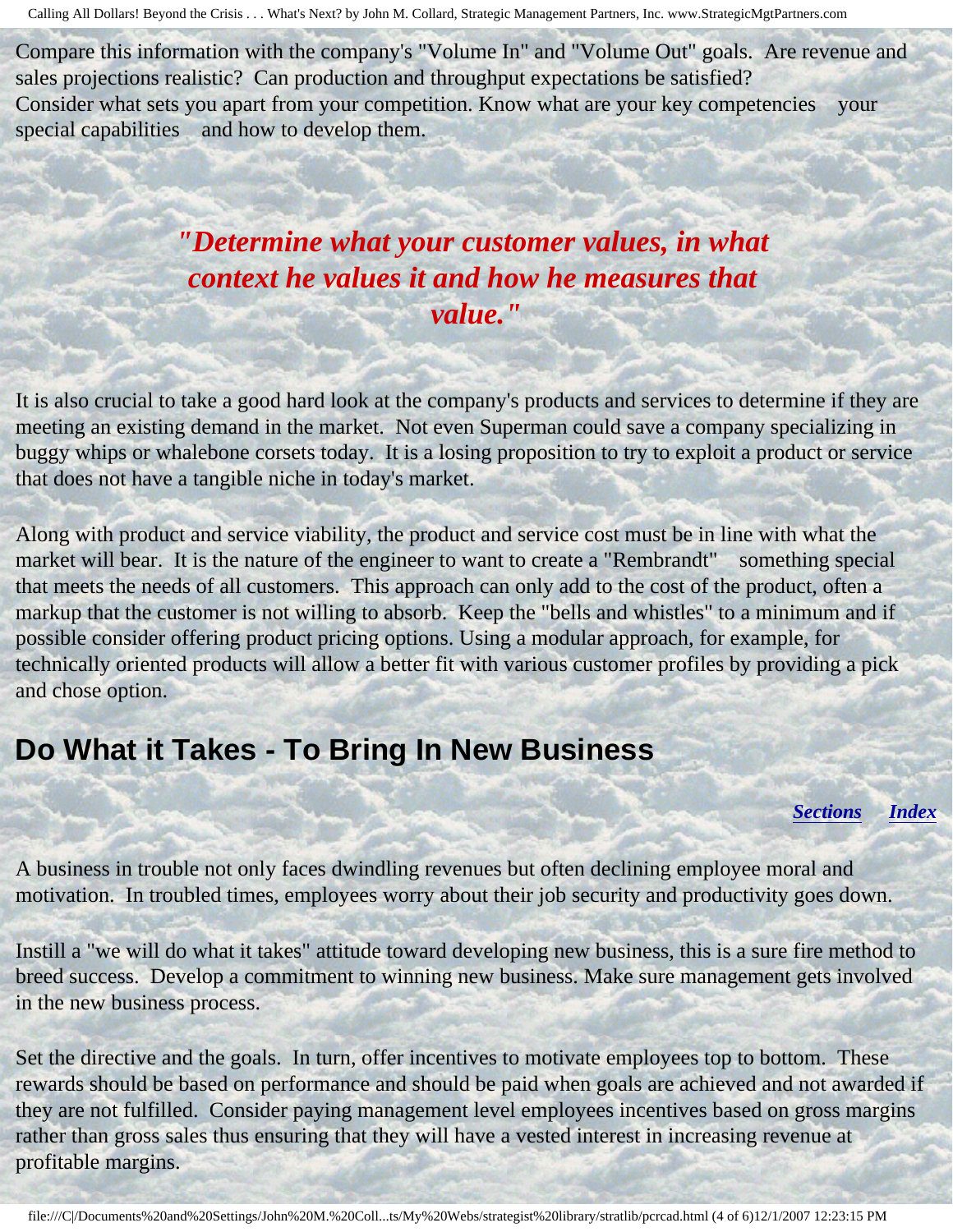Resurrecting a trouble company requires building a solid foundation . . . rooted in the most basic part of the equation . . . the company's ability to generate revenue. As long as a business can generate revenue, the company has value for all stakeholders. It requires knowledge . . . of your customers . . . and of your company and what you are capable of doing. Only then will the dollars come marching in.

*Reprinted with permission. A Primer for Corporate Renewal, 1993. Copyright 1993, Strategic Management Partners, Inc.*

*[Sections](#page-0-1) [Index](#page-0-2)*

*[Index](#page-0-2)*

We welcome constructive inquires. More information is available if required.

There is more to Strategic Management Partner's *[Return to Home Page](http://members.aol.com/strategist/home.html#TOP)*

#### <span id="page-4-0"></span>**[M]** Contact Information

John M. Collard, Chairman Strategic Management Partners, Inc. 522 Horn Point Drive Annapolis, Maryland [MD] 21403 Voice 410-263-9100 Facsimile 410-263-6094 E-Mail Strategist@aol.com

We serve as experts for comment or quote, please contact us at **410-263-9100** [Tele

We welcome constructive inquires, please send via E-Mail to: [Strategist.](mailto:Strategist@aol.com (library pcrcad))

[Mai